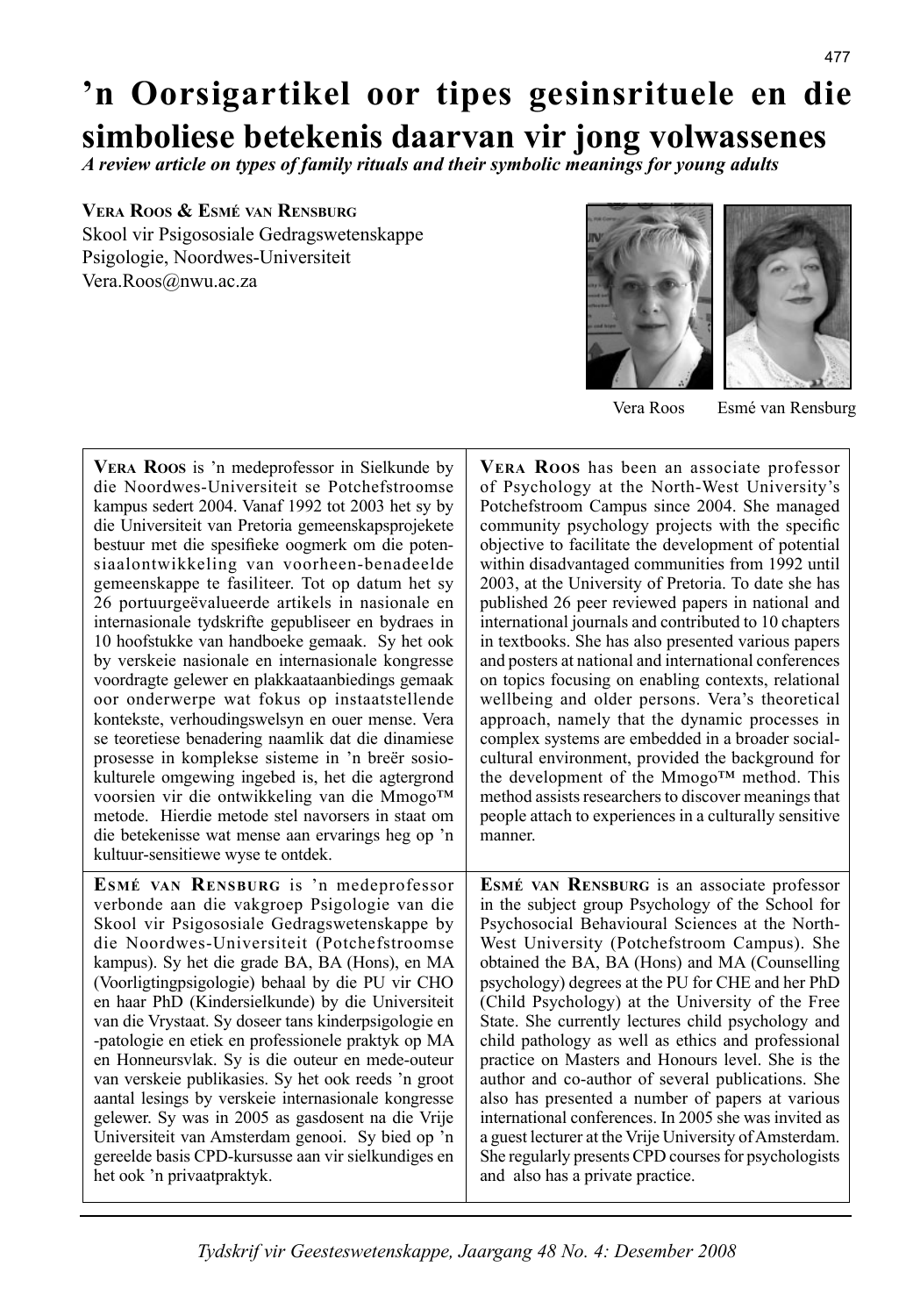# **ABSTRACT**

*A review article on types of family rituals and their symbolic meanings for young adults*

*The far-reaching impact of events such as HIV/AIDS and divorce on family structures, together with the prevalence of violence in South Africa, necessitate a new look at the significance of family rituals. Family rituals can be seen as uniquely meaningful family interactions that transmit the family's enduring beliefs, values, attitudes and goals, and provide the family with a sense of stability and a means of socialisation. Family rituals play a role in the establishment of accessible family relationships. They facilitate the development of the identities and emotional security of family members. Rituals are repetitive, are highly valued and have symbolic meanings. They add meaning to family life and can support a family's stability during turbulent times and transition. Healthy rituals in family life may buffer families from the negative effects of environmental stress and serve as a protective factor.* 

 *Young adults between 19 and 22 years were invited to participate in the research and to describe the types of rituals occurring in their core families, together with their symbolic meanings. Written*  data were collected and a qualitative data analysis method was applied. The findings indicated that *religious activities, family meals, anniversaries, television and family outings were identified as typical rituals. The high incidence of rituals pertaining to religious activities was surprising. It may be due to the fact that the participants were students studying at a traditional, value-driven university. Family meals played an important role in family integration. The physical space in which the meal* takes place fostered emotional intimacy between family members. The young adults in this group *described annual celebrations and anniversaries as one of the rituals present in their families; with birthdays and Christmas being events that were especially celebrated. Watching television was also seen as an important family ritual. Family outings such as shopping, picnics or going on an outing*  were also considered significant family rituals. Family outings can have the important function of *bonding. The variety of rituals that were identified suggests that the extent of interpersonal contact exists on a continuum. Some rituals, such as watching television together, required little personal interaction, while visits and sharing meals were based on intimate interpersonal interactions. It was clear, however, that the type of ritual performed gained its significance from the symbolic value attached* to that ritual. This research found that family members' bonds were strengthened and maintained *through family rituals and that a unique identity was developed with which family members could identify. Within their safe family boundaries, family members were given opportunities to develop interpersonal skills. These skills were evident in mutually respectful relationships that benefited the family as a socialisation unit, and were also transferred to the broader context of society.* 

 *The repetitive nature of rituals contributed to the establishment of a safe and predictable environment, which protected the boundaries of the family and its members so that the various family functions could take place. Forming an identity and developing interpersonal skills such as empathy, respect and an awareness of other people were critical for functioning in any human context. From this research it became clear that family rituals linked different generations to each other, strengthened relationships, emphasised the uniqueness of families and supplied a mutually supportive structure. They also created a predictable environment that gave family members a sense of belonging, and that nurtured self-confidence. Where family rituals were lacking, descriptions were typified by antagonistic and mechanistic interpersonal contact, and little emotional content could be discerned. The lack of emotional content was particularly apparent in family structures characterised by changes such*  as divorce. The findings of this research have far-reaching implications for upcoming new family *structures such as child-headed households and single-parent families.* 

**KEY CONCEPTS:** Family rituals, constructive family relations, relationship well-being, personal attachment of meaning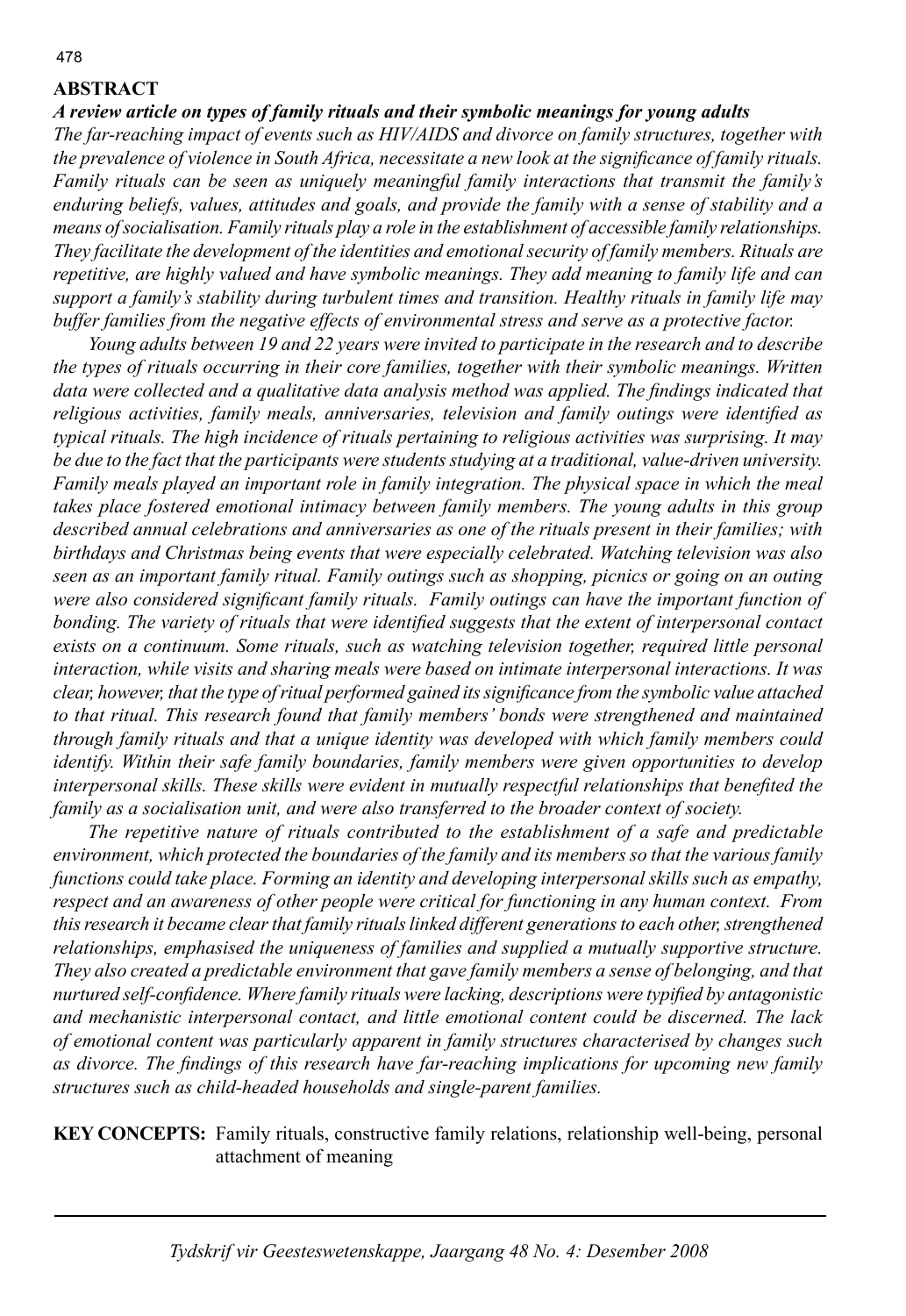# **TREFWOORDE:** Gesinsrituele, opbouende gesinsverhoudings, verhoudingswelsyn, persoonlike betekenisgewing.

# **OPSOMMING**

Die ingrypende impak wat veranderings soos HIV/Vigs en egskeidings op gesinstrukture het, asook die voorkoms van geweld, noodsaak dat daar herbesin word oor die belangrikheid van gesinsrituele. Gesinsrituele speel 'n rol in die vestiging van toeganklike gesinsverhoudings. Dit fasiliteer die ontwikkeling van gesinslede se identiteit en hul geborgenheid. Rituele kom herhaaldelik voor, word hoog aangeskryf en het simboliese betekenis. Jong volwassenes tussen 19 en 22 jaar is gevra om aan die navorsing deel te neem en aan te dui watter tipe rituele in hulle gesinne van oorsprong voorkom asook wat die simboliese betekenis daarvan vir hulle is. Geskrewe data is ingesamel en 'n kwalitatiewe metode van data-ontleding is gebruik om die data te analiseer. Die bevindinge het aangedui dat godsdienstige aktiwiteite, gesinsetes, jaarlikse herdenkings, televisie en gesinsuitstappies as tipiese rituele geïdentifiseer is. Gesinsrituele verbind verskillende generasies met mekaar, bou verhoudings, beklemtoon die unieke aard van gesinne en dien as ondersteuning vir mekaar. Voorts skep dit 'n voorspelbare omgewing wat aan gesinslede 'n gevoel van behoort gee en waarin gesinslede selfvertroue ontwikkel. Waar gesinsrituele ontbreek het, is beskrywings gekenmerk deur vyandige en meganistiese interpersoonlike kontak en min emosionele inhoude is opgemerk. Hierdie afwesigheid van emosionele inhoude was veral opvallend in gesinstrukture wat gekenmerk is deur verandering, soos egskeiding. Die bevindinge van hierdie navorsing het verreikende implikasies vir die voorkoms van nuwe gesinstrukture, soos kinderhoofhuishoudings en enkelouergesinne.

# **AGTERGROND VIR DIE NAVORSING**

Alle gesinne se funksionering word gerig deur roetines en rituele, ongeag hulle sosio-ekonomiese status, etniese agtergrond of godsdienstige oriëntasie (Schuck & Bucy, 1997). Vir die doeleindes van hierdie artikel word 'n gesin gedefinieer as bestaande uit een of twee volwassenes wat 'n ouerlike band met die kinders in hul sorg toon deur verantwoordelikheid vir hul opvoeding en welsyn te aanvaar en waarin al die groepslede hulself as lede van die gesin beskou. Dit kan ouers van dieselfde of verskillende geslagte wees en die verwantskap hoef nie noodwendig biologies te wees nie. Quatman (1997) beskryf goed funksionerende gesinne as gesinne waarin gesinswaardes, ekspressiewe kommunikasie, gedeelde tyd en liefde voorkom en wat by groei en verandering kan aanpas. Gesinsrituele is van besondere belang in die groei, aanpassing en verandering wat gesinne moet ondergaan. Schuck en Bucy (1997) definieer gesinsrituele as betekenisvolle sosiale aktiwiteite wat in die gesin voorkom en wat bydra tot die gesin se unieke identiteit. Gesinsrituele en roetines is gewoonlik uniek aan elke gesin en het sekere betekenisse vir die gesin, wat nie noodwendig vir buitestaanders sigbaar is nie. Gesinsroetines en –rituele verskil van mekaar in die sin dat dit verskillende boodskappe kommunikeer. Roetines bevat boodskappe oor wat gedoen moet word, terwyl gesinsrituele simboliese betekenisse inhou (Fiese et al., 2002). Gesinsrituele is komplekse gedragspraktyke wat sistematies met verloop van tyd ontwikkel (Kiser, Bennett, Heston & Paavola, 2005). Dit vervul die funksie dat die gesin se geloof, waardes, houdings en doelwitte van geslag tot geslag oorgedra kan word en dit voorsien gesinslede met 'n gevoel van stabiliteit, identiteit asook 'n wyse van sosialisering (Fiese et al., 2002; Schuck & Bucy, 1997).

 Gesinsrituele is gewoonlik herhalend van aard en dit dra ook by tot die gesin se welsyn. Dit bied aan die gesinslede 'n gevoel van behoort, kontinuïteit en betekenis (Baxter & Clark, 1996; Becvar & Becvar, 1996; Fiese, 1992; Giblin, 1995; Imber-Black, 1999; Kiser et al. 2005; Wolin & Bennett, 1984). Fiese, Hooker, Kotary en Schwagler (1993) beklemtoon dat rituele beplan word en dat dit affek en simboliese betekenis insluit.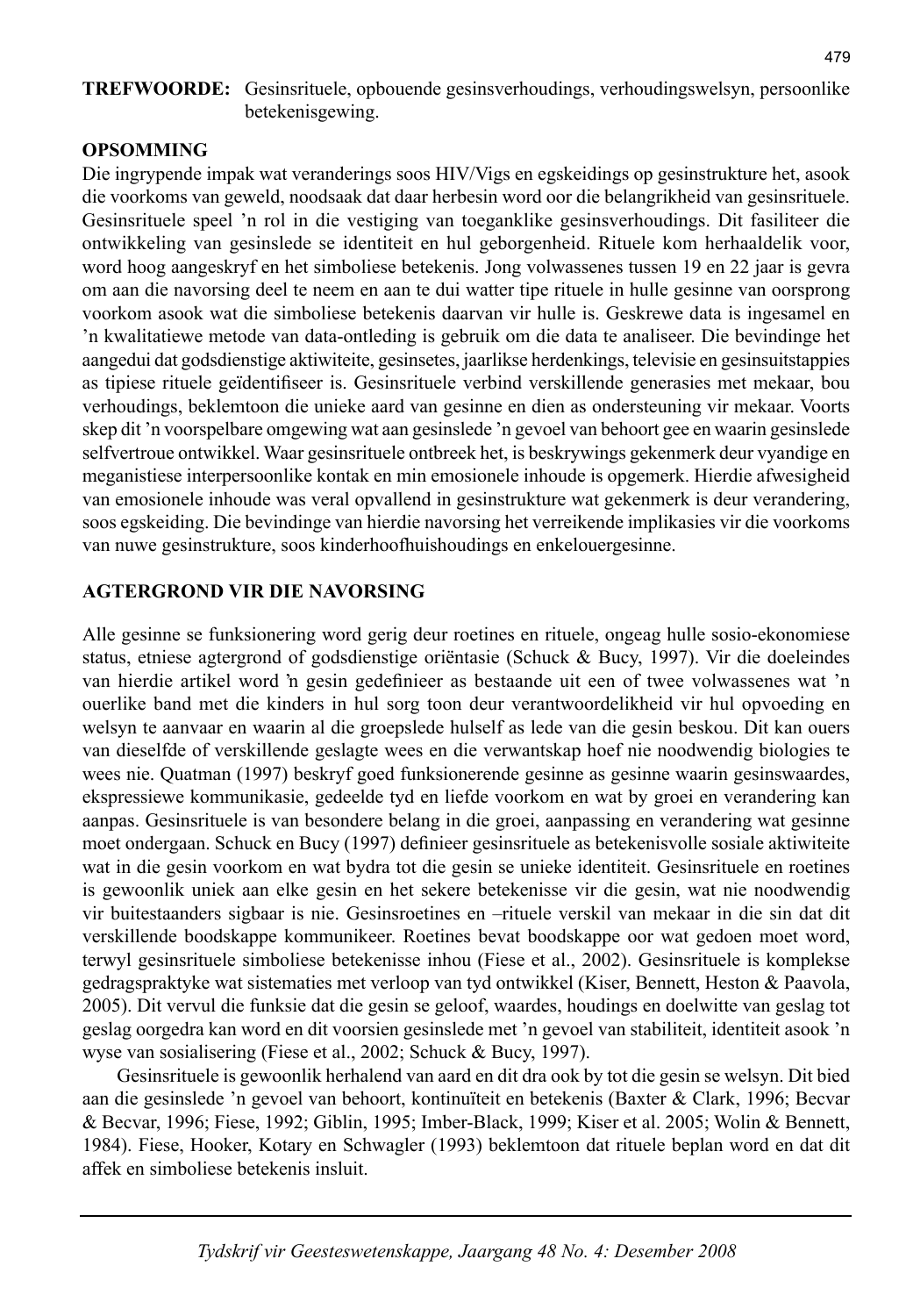Verskillende tipes rituele kom voor, soos die daaglikse rituele wat gesinslede se geroetineerde gesinsinteraksies insluit, gesinstradisies en herdenkings, asook spesifieke handelinge, wat betekenisvolle rituele genoem word. Daaglikse rituele behels die toekenning van rolle en roetineaktiwiteite (Fiese & Tomcho, 2001; Howe, 2002). Geroetineerde gesinsinteraksies is dikwels die gevolg van rituele wat hul betekenis verloor het, oorbodig geraak het of 'n onnodige las geword het (Schuck & Bucy, 1997). Na aanleiding van Wolin en Bennett (1984) se navorsing met gesinne waar alkoholmisbruik voorkom, is drie tipes rituele onderskei, naamlik gesinsherdenkings, gesinstradisies en gesinsinteraksies. Gesinsherdenkings is meer formeel en bevat voorgeskrewe wyses van handelinge volgens kulturele of tradisionele voorskrifte. Gesinstradisies is minder formeel en kultuurvoorskriftelik en sluit rituele rondom die viering van verjaarsdae en vakansies in. Laastens is gesinsinteraksies die mees idiosinkratiese tipe ritueel wat onderskei word volgens die wyse waarop byvoorbeeld slaaprituele, storievertellings of maaltydroetines plaasvind.

 Volgens Audehm en Zirfas (1998) vorm gesinsherdenkings, tradisies en interaksies in verskillende kombinasies die kern van die gesinsatmosfeer. Dit is belangrik om daarvan kennis te neem dat rituele nie gesinsgedrag kategoriseer nie, maar dat dit as ankerpunte op 'n kontinuum van funksionering beskou word. Gesinsrituele moedig gesonde gesinsfunksionering aan en ondersteun die gesinsdinamika deur die behoud van die gesinsparadigma (Howe, 2002; Kiser et al., 2005). 'n Gesinsparadigma verwys na die diep gesetelde en gevestigde houdings en aannames wat die gesin oor die wêreld huldig.

 Gesinne is sosiale gemeenskappe wat verbale en nie-verbale rituele op die gesinsverhoog uitvoer (Audehm & Zirfas, 1998). Nie alle gesinsrituele het simboliese betekenisse nie en dikwels berus die toekenning van simboliese waarde op die bywoning, belangrikheid en verbintenis van die lede tot die aksie of die aktiwiteite (Fiese & Tomcho, 2001). Fiese et al. (1993) beklemtoon in hierdie verband dat rituele beplanning sowel as affektiewe en simboliese betekenisse insluit.

 Roberts (1988) het gesinne wat rituele beoefen op die volgende ses wyses beskryf. Ondergeritualiseerde gesinne beoefen weinig roetines en belangrike gebeure soos verjaarsdae en herdenkings word nie aktief gevier nie, maar dikwels geïgnoreer. Die rigiede geritualiseerde gesin, daarenteen, handhaaf streng reëls met betrekking tot sekere gebeure en gesinslede se teenwoordigheid is tot 'n sekere mate verpligtend. Gesinne toon eensydige rituele wanneer sekere gedrag of rituele uniek geag word, in die sin dat dit beperk is tot spesifieke godsdienstige of etniese rituele. Leë rituele beteken dat die gesin nie enige emosionele waarde aan die rituele heg nie. Buigsame rituele word in gesinne aangetref wanneer rituele hul simboliese betekenisse behou en in staat is om aan te pas by veranderende rolle en roetines soos wat die spesifieke lewensfase of omstandighede dit van gesinne verg (Fiese, 2000).

 Die vernaamste funksie van gesinsrituele is dat die interaksionele patrone in gesinsrituele gesinne aan bepaalde momente herinner, aangesien inligting met verloop van tyd aangepas en vir die gesin as sisteem behou word. Dit bevestig die gesin se houding teenoor die wêreld asook teenoor die res van die gesin met betrekking tot intieme verhoudings en gehegtheid, wat skeiding en hereniging insluit (Leon & Jacobvitz, 2003; Reiss, 1981). Rituele word beskou as die geïnternaliseerde vorm van ouerkind-interaksies wat die kwaliteit van latere verhoudings kan beïnvloed.

 Nieteenstaande die toenemende aantal artikels oor gesinsrituele en -roetines is dit insiggewend dat daar nog baie beperkte navorsing daaroor in Suid-Afrika gedoen is. Die doel van hierdie artikel is om vas te stel watter verskillende tipes rituele voorkom by die gesinne van jong volwassenes asook wat die simboliese betekenisse van die gesinsrituele is. Vir die doel van hierdie navorsing word daar gefokus op die subjektiewe gevoelswaarde wat deur gesinslede geïdentifiseer is.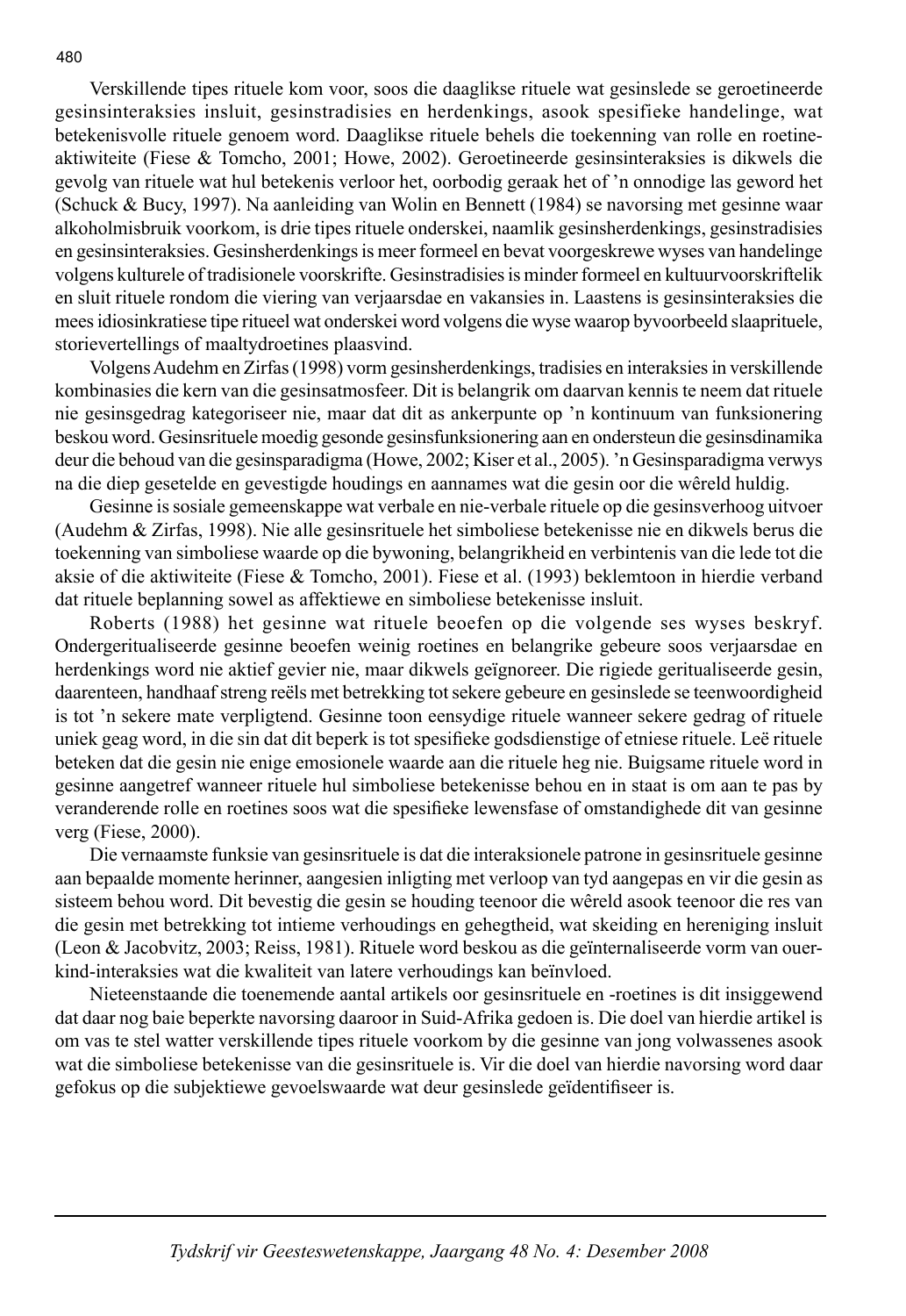## **METODE**

Om die navorsingsdoelwitte vir hierdie studie te bereik, is besluit om 'n kwalitatiewe navorsingsmetode te gebruik. 'n Induktiewe benadering is die aangewese wyse waarop die navorsingsterrein verken kan word, aangesien daar baie beperkte navorsing oor gesinsrituele in die Suid-Afrikaanse konteks beskikbaar is (Snape & Spencer, 2006). Kwalitatiewe navorsing word in hierdie navorsing gereken as 'n kontekstuele navorsingsmetode wat fenomene bestudeer in die sosiale omgewing waarin dit voorkom en die wyse waarop dit manifesteer (Ritchie, 2006). In hierdie studie is gepoog om nie-numeriese data, naamlik watter rituele deur jong volwassenes as gesinsrituele beskou word, te identifiseer en om die betekenisse wat subjektief daaraan geheg word, te beskryf (Coyle, 2007).

#### **Navorsingskonteks en deelnemers**

Die navorsing het plaasgevind by 'n tersiêre instelling wat tradisioneel as 'n Christelike Universiteit, maar tans as 'n waardegedrewe instelling, beskryf word. Deelnemers aan die navorsing was 'n groep voorgraadse studente in hul tweede studiejaar wat ingeskryf het vir 'n module in Ontwikkelingsielkunde. 'n Heterogene, doelgerigte steekproef van 204 studente is gebruik, waarvan slegs 125 studente se data uiteindelik in die studie ingesluit is, aangesien sommige studente slegs een van die twee vrae beantwoord het, en ander studente slegs 'n teoretiese bespreking oor gesinsrituele gegee het, sonder om die persoonlike betekenis wat dit vir hulle inhou, te beskryf. Deelnemers van 'n spesifieke ouderdomsgroep is genader aangesien hulle 'n gedetailleerde ontginning van die spesifieke navorsingsvrae en begrip vir die algemene temas oor 'n breë verband sou kon gee (Ritchie, Lewis & Elam, 2006). Jong volwassenes tussen die ouderdom van 19 en 22 jaar, van alle taal- en kultuurgroepe en van albei geslagte, is in die studie ingesluit.

### **Data-insameling**

Data is in geskrewe formaat bekom deur die volgende vrae te vra: "Watter gesinsrituele het jy of beoefen jy steeds in jou gesin van oorsprong? Wat beteken hierdie rituele vir jou?" Aangesien oop vrae gebruik is om die data te bekom, kon spesifieke rituele in meer as een kategorie ingedeel word.

# **Data-ontleding**

Die data wat bekom is van die eerste vraag is kwalitatief met behulp van inhoudsontleding geanaliseer deur die deelnemers se beskrywings van hul gesinsrituele (dus die eenheid van analise) volgens hoeveelhede in breë kategorieë volgens die literatuur, te kategoriseer (Fiese & Kline, 1993; Spencer, Ritchie & O'Connor, 2006). Die kategorieë het ingesluit gesinsetes, naweekrituele, vakansies, jaarlikse herdenkings soos verjaarsdae, godsdienstige herdenkings soos Kersfees en Paasfees, spesiale vieringe soos troues, graduering en ander kulturele of etniese herdenkings. Uit hierdie navorsing was dit egter duidelik dat ander vorms van rituele ook voorgekom het, wat nie in die literatuur aangetref is nie, soos sport, uitstappies en televisie kyk.

 Interpretatiewe fenomenologiese analise is gebruik in die analisering van die data wat deur middel van die tweede vraag bekom is. Die interpretatiewe fenomenologiese analise is veral geskik om sosiale fenomene te ondersoek om sodoende te verstaan hoe jong volwassenes belangrike sosiale interaksies beleef en dit interpreteer (Smith & Eatough, 2007). Data is geanaliseer deur die herhaalde en intensiewe deurlees van die data om 'n geheelindruk van die data te verkry. Daarna is aanvanklike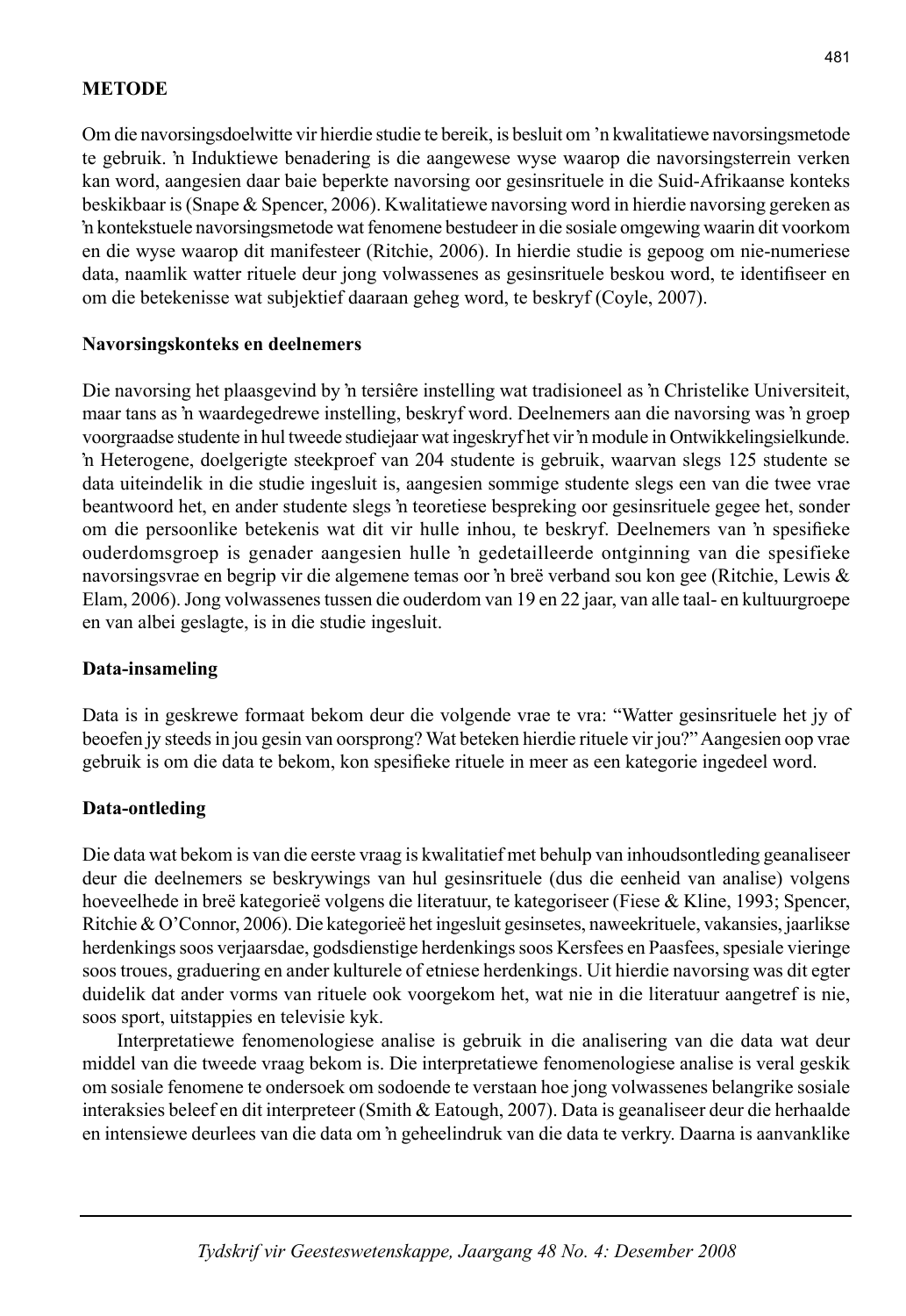temas geïdentifiseer op grond van die uitstaande kenmerke van die beskrywing, waarna dit in groepe georganiseer en in die konteks van die data geplaas is. Die temas is dan verder verfyn, geïntegreer en moontlike verbande tussen die temas is ondersoek om 'n geïntegreerde beskrywing van die interpretasie van die navorser oor die deelnemers se ervarings weer te gee (Smith & Eatough, 2007).

# **Prosedure**

Nadat etiese goedkeuring van die universiteit se etiekkomitee verkry is, is studente gedurende 'n klasinteraksie genader om te hoor wie van hulle belang sou stel om aan die navorsing deel te neem. Twee vrae is in 'n geskrewe formaat aan die studente beskikbaar gestel. Hulle kon die vrae enige tyd beantwoord en is versoek om hulle data anoniem in te dien.

# **Vertrouenswaardigheid**

Vertrouenswaardigheid van die navorsing is verseker deur die riglyne te volg wat voorgestel is deur Yardley (in Smith, 2003). 'n Sensitiwiteit vir die konteks is gedemonstreer deur die insluiting van 'n uitgebreide literatuurstudie oor gesinsrituele. 'n Verbintenis tot die data en die verslaggewing daarvan is gedemonstreer deur die uitgebreide ervaringsveld van beide navorsers in ontwikkelingsielkunde en die feit dat die data vanselfsprekend aangebied word. Nougesetheid, wat verwys na die toepaslikheid van die steekproef om die navorsingsdoelwitte te bereik, is deur 'n doelgerigte steekproef van jong volwassenes bekom. Die impak en belangrikheid van die navorsing is geleë in die feit dat daar weinig inligting in die Suid-Afrikaanse konteks beskikbaar is en dat die navorsing derhalwe 'n bydrae lewer tot begrip vir die tipes gesinsrituele en die subjektiewe betekenisse wat daaraan geheg word deur jong volwassenes van alle taal- en kultuurgroepe.

# **Etiese riglyne**

Die navorsing is goedgekeur deur die etiese komitee van die universiteit. Studente is ook gevra om geskrewe toestemming te verleen dat die inligting vir navorsing gebruik kan word. Die inligting het nie deel gevorm van die bepaling van hul akademiese prestasie nie. Die deelnemers is verseker dat hulle deelname aan die navorsing vrywillig is, dat die inligting as vertroulik gehanteer sal word en dat hulle te enige tyd aan die studie kan onttrek. Die tipes rituele wat deur die deelnemers geïdentifiseer is, word vervolgens bespreek.

# **BESPREKING VAN RESULTATE**

Gesinsrituele wat deur die deelnemers genoem is, is in die volgende kategorieë ingedeel: gesinsetes, naweekrituele, vakansies, jaarlikse herdenkings, godsdienstige herdenkings, spesiale vierings en spesifieke kulturele of etniese herdenkings, televisie kyk en uitstappies.

# **Tipes rituele wat gesinne beoefen**

'n Visuele voorstelling van die verskillende rituele en die voorkoms daarvan word voorgestel in figuur 1.

#### 482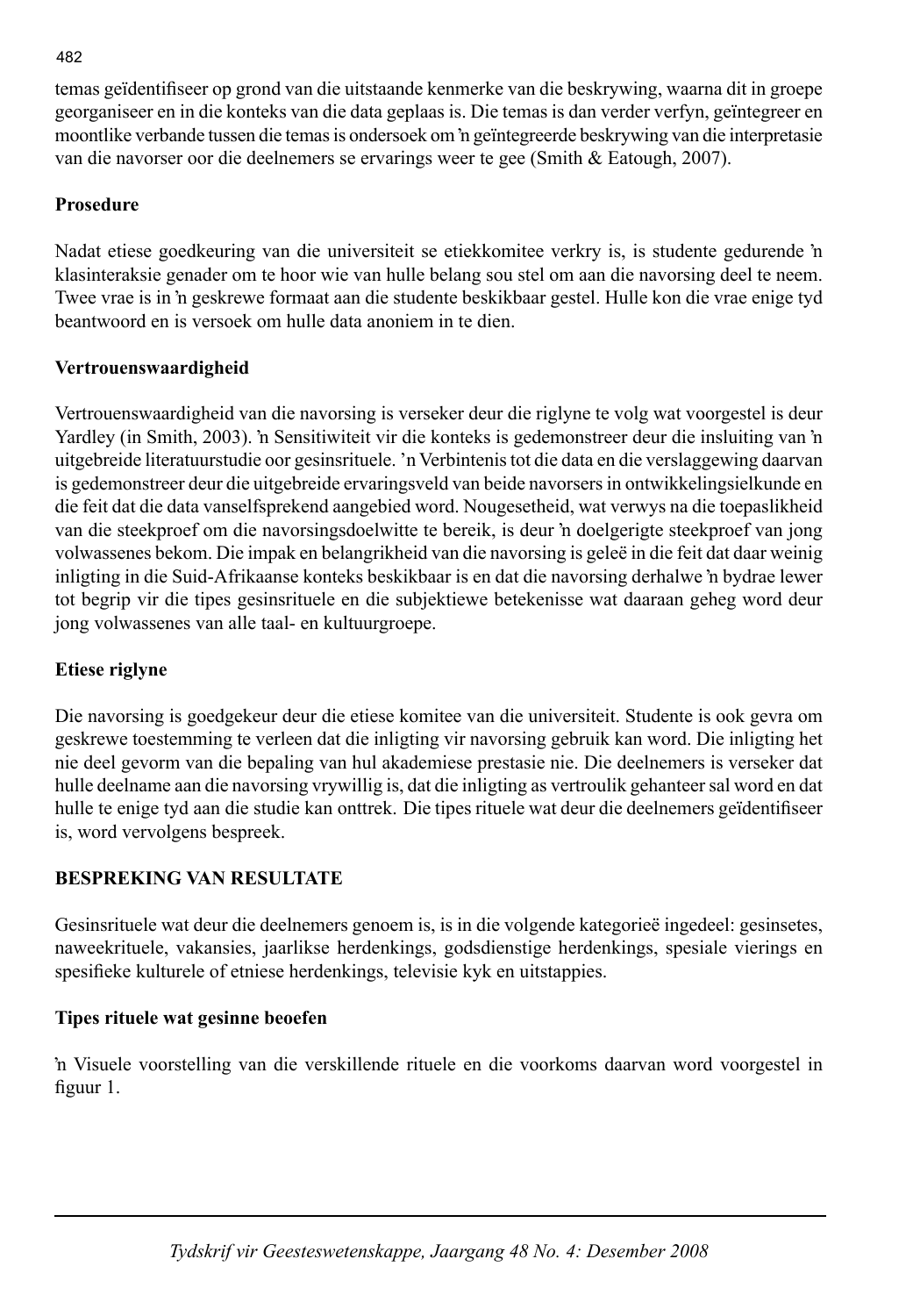

*Figuur 1: Persentasie en tipes rituele waaraan gesinne deelneem*

## **Historiese, kulturele en etniese rituele**

Hoewel navorsing aandui dat rituele dikwels uniek is en dat kulturele en etniese groepe verskillende rituele het, lyk dit nie asof dit so is in die geval van hierdie groep nie. Spesiale herdenkings van 'n geskiedkundige, kulturele of etniese aard is in baie min gevalle vermeld en slegs een student het aangedui dat sy/haar gesin van oorsprong 'n historiese gebeurtenis as 'n gesinsritueel vier. Dieselfde bevinding het gegeld vir kulturele en etniese rituele, wat moontlik daaraan toegeskryf kan word dat hierdie groep as 'n homogene groep beskou kan word of dat kulturele en etniese rituele selde uitgevoer word (3,2%).

#### **Naweekrituele**

Naweekrituele behels dat gesinne tydens naweke op die een of ander uitstappie gaan. Aanvanklik het dit gelyk asof hierdie kategorie redelik laag is, maar wanneer gesinsrituele soos "om kerk toe te gaan of godsdienstige aktiwiteite" in ag geneem word, kn dit wees dat hierdie tipe rituele ook as naweekrituele beskou kon word. Dit blyk egter uit die simboliese betekenisse wat deelnemers aan die rituele heg dat die deelnemers "om kerk toe te gaan" nie as 'n naweekritueel beskou nie, maar eerder as 'n afsonderlike ritueel. Die voorkoms van naweekrituele was dus besonder laag (4 %).

#### **Ander rituele en spesiale aktiwiteite**

Die idiosinkratiese eienskappe van rituele word uitgelig in die kategorieë "spesiale aktiwiteite" (15,2 %) en "ander rituele" (11,2 %). Spesiale aktiwiteite verwys na rituele soos dat die deelnemers vroegoggend saam met hul ouers in die bed kruip, saam tuinmaak of dieselfde stokperdjie beoefen. Die uniekheid van gesinsrituele bevorder dikwels die ontwikkeling van 'n gesin se identiteit. Ander rituele sluit aktiwiteite in wat moeilik by die ander kategorieë ingesluit kon word maar wat nogtans deur die deelnemers as rituele beskryf, is soos 'n lekker geselsie of om mekaar te druk.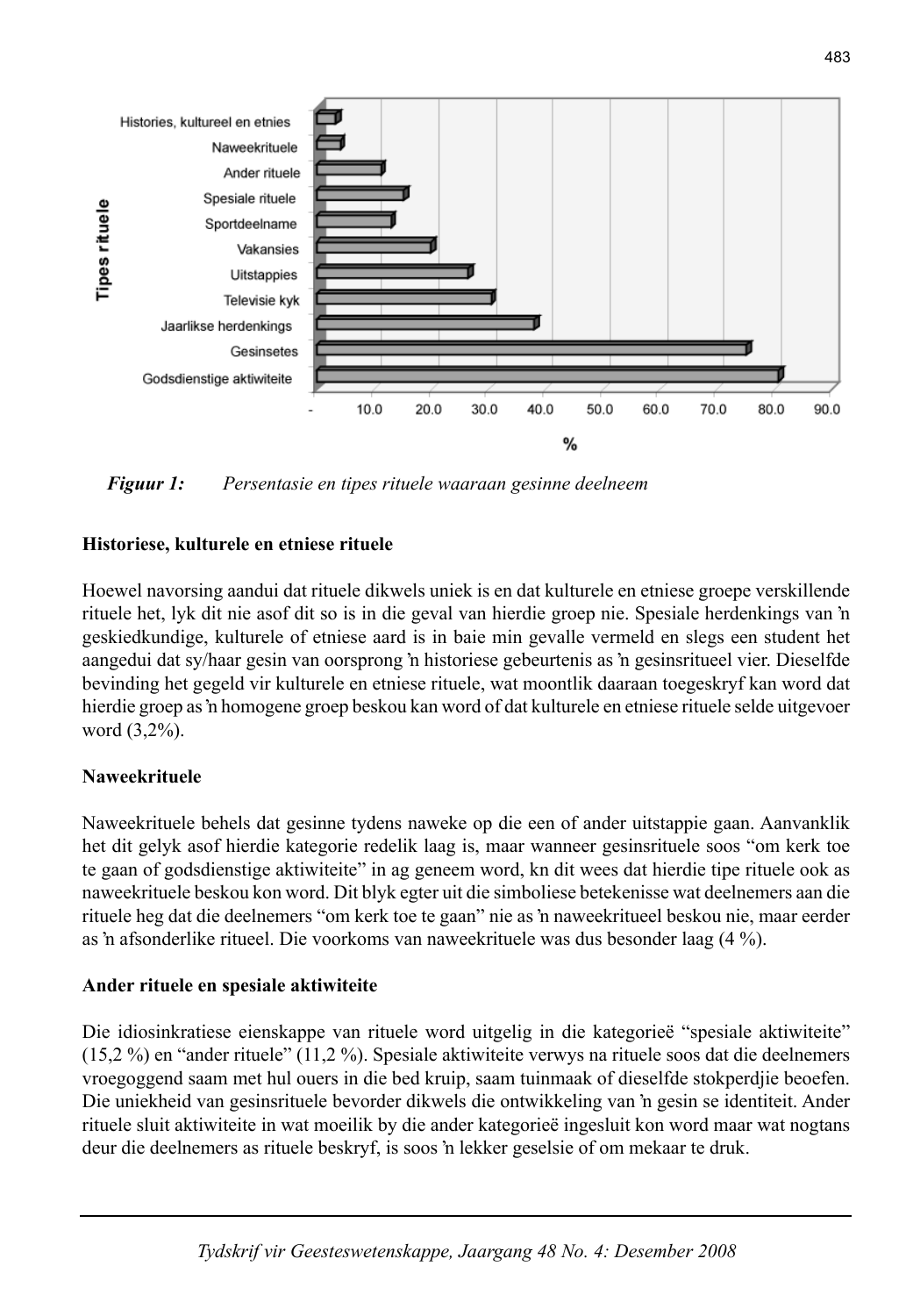# **Sportdeelname**

Sport is as 'n gesinsritueel aangedui deur 12,8% van die steekproef. Die simboliese betekenis van die ritueel behels dat dit nie net gesinslede is wat hieraan deelneem nie, maar ander mense ook. Meer navorsing hieroor is nodig aangesien dit ook kon beteken dat mense hul belangstellings, soos hul interpersoonlike interaksies en hul persoonlike belangstellings, met mekaar kombineer.

# **Vakansies**

Vakansies blyk nie 'n belangrike gesinsritueel te wees nie (20%). Dit kan daaraan toegeskryf word dat baie studente gedurende vakansies werk of aan ontwikkelingsfaktore soos dat studente verkies om die tyd saam met hulle vriende te deur te bring. Fiese et al. (2002) en Eaker en Walters (2002) het aangedui dat roetines sowel as rituele hul eie unieke ontwikkelingspatrone het en dat adolessente en vroeë volwassenes toenemend meer tyd weg van hul ouers af deurbring.

# **Uitstappies**

Hierdie kategorie word nie deur Fiese (1992) aangedui nie, maar in die ontleding van die data is gevind dat dit belangrik is. Aktiwiteite wat as uitstappies geag word, is om saam inkope te doen, piekniek te hou, vir 'n middag êrens heen te ry of om saam te gaan fliek. Die belangrikheid van uitstappies as 'n gesinsritueel is dat die meeste jong volwassenes gewoonlik eerder tyd saam met hulle vriende sal verkies. In hierdie kategorie word egter aangedui dat gesinne tyd saam deurbring deur middel van hierdie uitstappies en dat die deelnemers dit as 'n betekenisvolle ritueel beskou. Uit die 125 deelnemers het 33 (26,4%) uitstappies as 'n gesinsritueel aangedui. Die feit dat gesinsuitstappies nie in die literatuur aangetref word nie, kan moontlik toegeskryf word aan generasieveranderinge of dit kan iets verteenwoordig van die gesinslewe in Suid-Afrika.

# **Televisie kyk**

Die kyk van televisie is 'n belangrike ritueel ten opsigte van die aantal kere wat dit plaasvind (30,4 %). Volgens Horodynski en Arndt (2005) is televisie kyk wel as 'n ritueel aangedui, maar dit vind gewoonlik saam met gesinsetes plaas.

# **Jaarlikse herdenkings**

Jong volwassenes beskryf jaarlikse herdenkings soos Kersfees en verjaarsdae as gesinsrituele wat gevier word (38%). Fiese et al. (2002) noem dat een van die belangrike eienskappe van 'n ritueel is dat tyd spesifiek afgesonder word vir daardie besondere ritueel. Dit kan moontlik wees dat jaarlikse herdenkings dikwels op 'n almanak aangebring word, maar dit verg tog deeglike beplanning en voorbereiding, wat die belangrikheid daarvan vir die individu beklemtoon. Fiese et al. (2002) het in 'n meta-ontleding van navorsing bevind dat jaarlikse herdenkings, verjaarsdae, Kersfees en Sondagmiddagetes gesinsrituele is wat die meeste geïdentifiseer word.

# **Gesinsetes**

Gesinsetes word beskou as aktiwiteite wat die keuse, voorbereiding en eet van kos behels (Horodynski & Arndt, 2005). Van die 125 deelnemers het 75,2% (N-94) gesinsetes as 'n ritueel aangedui. Gesinsetes word beskou as 'n ruimte waarin kultuurspesifieke gedrag gedemonstreer word. In hierdie navorsing word gesinsetes spesifiek geassosieer met die rituele rondom braaivleis, wat as 'n tradisionele Suid-Afrikaanse gesinsete beskou kan word. Dit duur gewoonlik een tot drie ure en word gekenmerk deur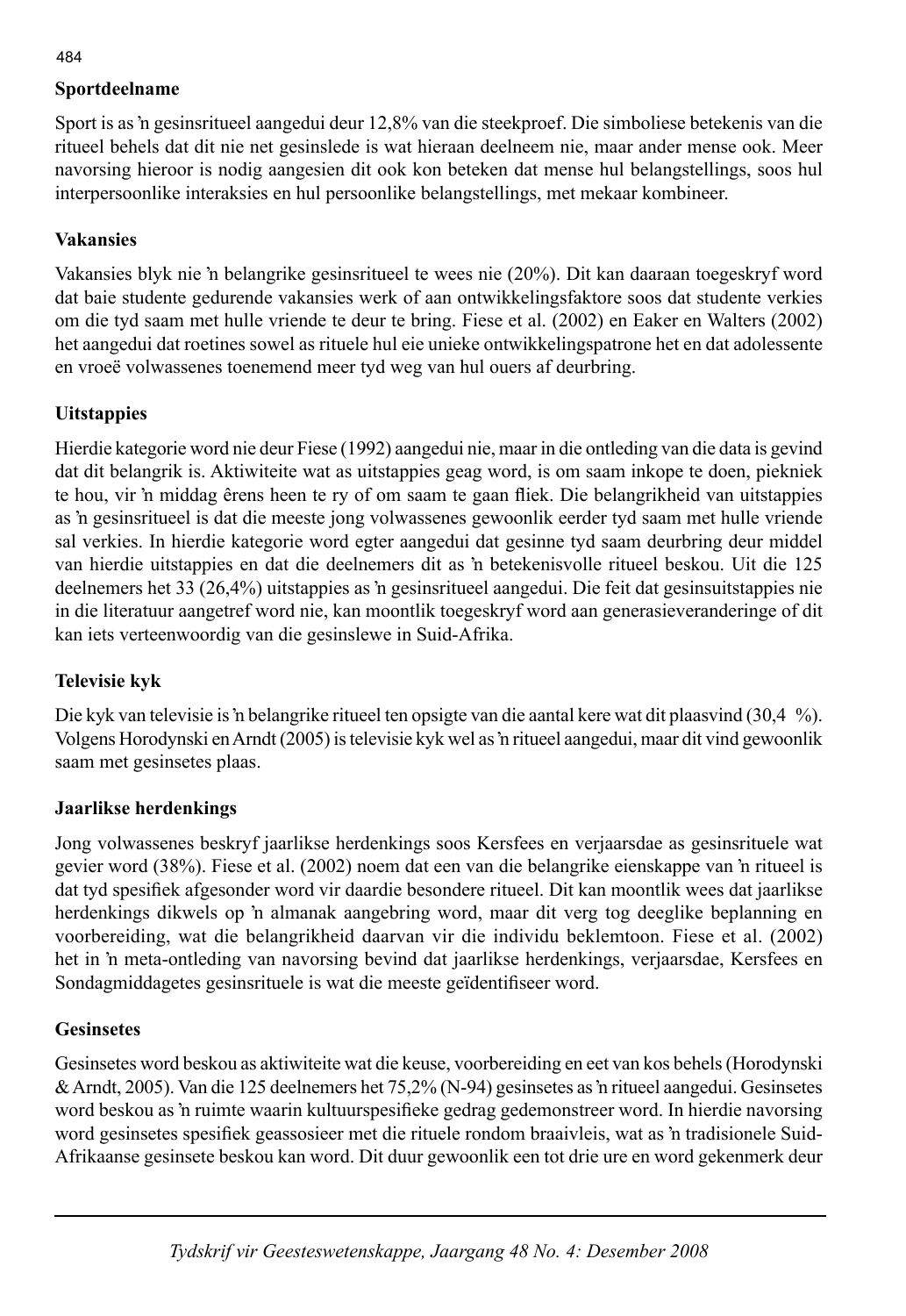kommunikasie en samesyn. Die fisiese ruimte waarin gesinsmaaltye plaasvind is ook van so 'n aard dat dit die emosionele intimiteit tussen gesinslede bevorder. Gesinsetes kan die funksie vervul dat dit gesinsintegrasie en interaksies en die gesin se welsyn bevorder en dat dit sosiale vaardighede en 'n positiewe selfbeeld ontwikkel (Fulkerson et al., 2006). Volgens Fiese et al. (2002) behels gesinne se maaltydrituele gewoonlik gesprekke wat grappe insluit asook die algemene mededeling van mekaar se daaglikse wel en weë. Hierdie gesprekke gaan met die affektiewe reaksie gepaard wat gekenmerk word deur die tyd wat spesifiek uitgesonder is vir saameet. Fiese et al. (2002) het verder bevind dat gesinsmaaltye die mees algemene gesinsritueel is wat uitgevoer word, terwyl dit in hierdie navorsing die tweede algemeenste was.

## **Godsdienstige aktiwiteite**

Godsdienstige aktiwiteite (80,8%) was die gesinsritueel wat die meeste in hierdie navorsing deur deelnemers geïdentifiseer is. Die navorsingskonteks, naamlik dat die deelnemers studente aan 'n waardegedrewe universiteit was en dat die meeste studente hulself as waardegedrewe mense geïdentifi seer het, kan moontlik hierdie hoë voorkoms verklaar. Dit lyk asof hul waardes die grondslag van hul gesinslewe vorm en dat godsdienstige aktiwiteite 'n natuurlike deel van gesinsrituele uitmaak. Die aanduiding van godsdienstige vakansiedae as belangrike rituele (60%) stem ooreen met die navorsing van Fiese et al. (2002).

 Uit die bogenoemde bespreking blyk dit dat dit die kultuurhistoriese konteks waarin gesinsrituele voorkom 'n belangrike rol speel in die tipes rituele wat by gesinne voorkom. Die meeste rituele wat in die navorsing aangedui is, illustreer dat dit nie noodwendig die tipe ritueel is wat die emosionele klimaat skep waarin die gesinsritueel voorkom nie, maar eerder die simboliese betekenisse wat die gesinslede daaraan heg. Hierdie aspek word vervolgens bespreek.

# **Die simboliese betekenisse van rituele**

Tabel 1 bevat 'n opsomming van die temas en subtemas van die simboliese betekenisse wat aan gesinsrituele geheg word:

| Hoof- en subtemas                        |  |
|------------------------------------------|--|
| Intergenerasionele waarde                |  |
| Verhoudingswaarde                        |  |
| Interpersoonlike vaardighede             |  |
| Veilige, sosiale omgewing                |  |
| Intieme gehegtheid                       |  |
| Vriendskapsverhoudings                   |  |
| Sosiale ondersteuning, hulp en omgee     |  |
| Unieke gesinsidentiteit                  |  |
| Gesinsgrense                             |  |
| Versteurde rituele of gebrek aan rituele |  |

| <b>TABEL 1:</b> | Simboliese betekenisse van gesinsrituele |  |
|-----------------|------------------------------------------|--|
|-----------------|------------------------------------------|--|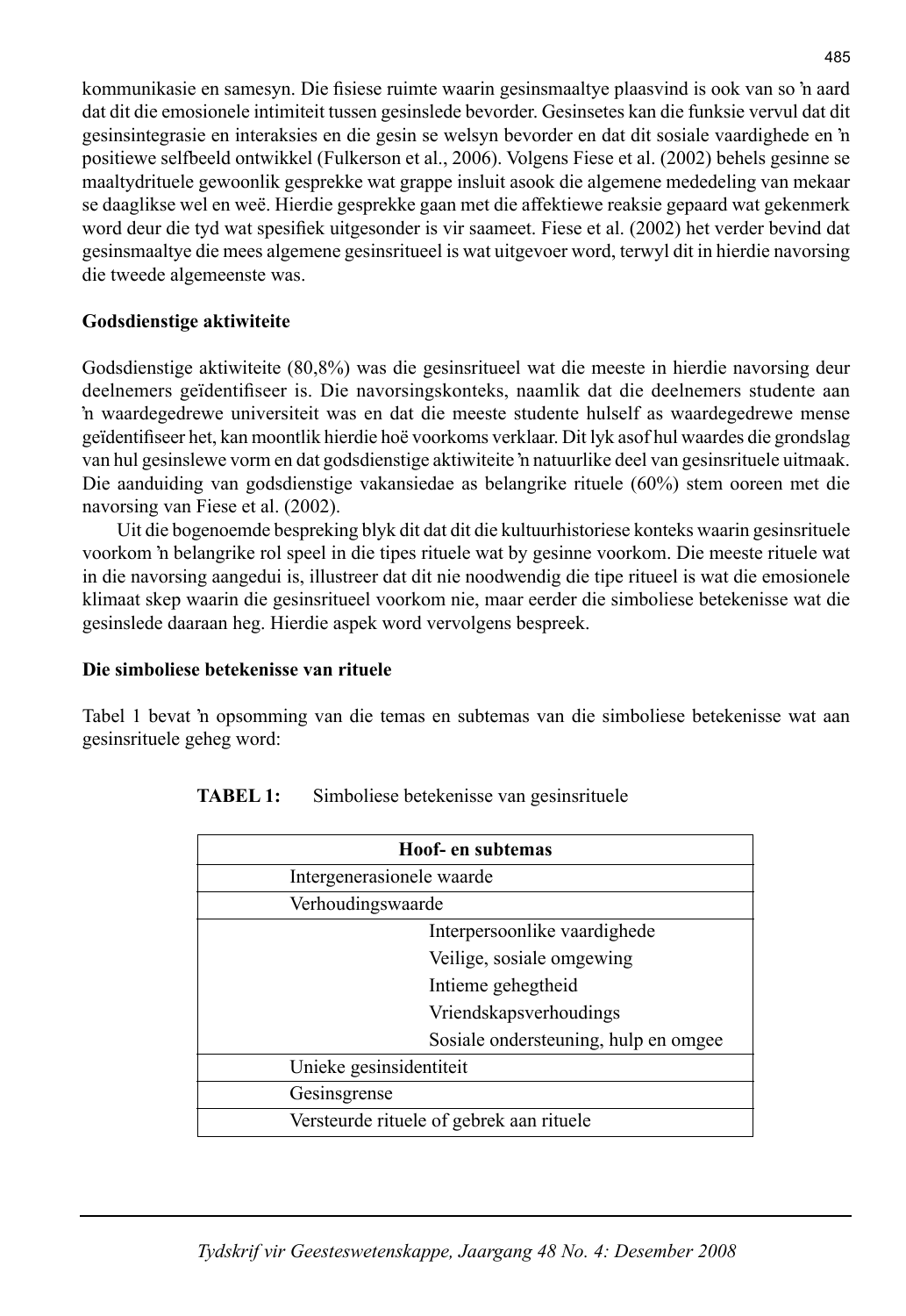# **Intergenerasionele waarde**

Gesinsrituele wat oorgedra word van geslag tot geslag en waarin die jonger geslag soms die leiding neem word as intergenerasioneel beskou. Gesinsrituele wat van geslag tot geslag oorgedra word vervul die funksie dat dit verskillende generasies met mekaar verbind deur die herhalendheid van die praktyke, wat insluit gebede, sekere disse, en selfs onderwerpe van bespreking, asook die emosionele kontinuïteit van die betekenisse wat van geslag tot geslag oorgedra word (Fiese et al., 2002; Friedman & Weissbrod, 2004; Kiser, 2007). Dit word soos volg deur 'n deelnemer verwoord: *Deur gesinsrituele kan kultuurwaardes wat deur die ouer verteenwoordig word, aan die kinders oorgedra word deurdat hulle identifi seer met die ouer en die waardes en norme wat so oorgedra word.* Ander deelnemers bevestig dit: *Dit dra 'n gesinstradisie oor wat ook afkomstig is van my voorouers; en die waarde van gesinsrituele is dat kinders grootword in 'n omgewing met spesifi eke tradisies*. Dit skep 'n kultuur binne die huis. Gesinsrituele voorsien stabiliteit deurdat dit geloofsisteme bevestig en reflekteer asook dat dit die familie met die verlede en die hede verbind (Kiser, 2007). Die volgende aanhaling beklemtoon dat al verstaan gesinslede nie altyd die doel van die rituele nie, hulle nogtans daaraan meedoen op grond van die tradisies van die voorgeslagte: *Persoonlik verstaan ek nie die rede waarom hierdie tipe dinge gedoen word nie, maar ek glo dat ek is wat ek vandag is as gevolg van daardie rituele wat ek nog steeds nie verstaan nie.* 

# **Verhoudingswaarde**

Die vaardighede wat interpersoonlike interaksies moontlik maak word as verhoudingsvaardighede beskou. Gesinsrituele wat dus hierdie vaardighede ondersteun word beskou as dat dit verhoudingswaarde inhou. Dit behels onder andere die ontwikkeling van interpersoonlike vaardighede, die skep van 'n veilige, sosiale omgewing waarin intieme gehegtheid ontwikkel, en vriendskaps-verhoudings wat ook sosiale ondersteuning, hulp en omgee aan gesinslede kommunikeer.

*Interpersoonlike vaardighede* soos om na ander mense se menings te luister, empatie met ander mense te hê, eie menings uit te druk, 'n bewustheid van die self in verhouding tot ander te hê, respek vir ander mense se sterk punte en hul swakhede te toon en om konfliksituasies sinvol te hanteer, is tipiese vaardighede wat in enige interpersoonlike konteks manifesteer. Deelnemers verwoord dit soos volg: *Dit gee my ook die kans om my standpunt te stel en opinies te gee. Leer ons om respek te hê vir ander mense rondom jou. Dit help ons ook om mekaar se swakpunte en sterkpunte te ken en verstaan. Dit help ons ook om mekaar se sterkpunte na vore te bring en daarop te konsentreer. Gesonde gesinsbande en gesinstrukture vorm die fondament vir lewensbeskouing, beginsels en toekomstige verhoudings met medemense in alle lewensituasies.*

 Volgens navorsing deur Fulkerson et al. (2006) dra gereelde gesinsetes by tot die ontwikkeling van interpersoonlike vaardighede aangesien gesinslede gereeld kontak hou met mekaar ten spyte van die gejaagde lewe. Deelnemers aan die navorsing het genoem dat gesinsrituele hulle gehelp het om verskillende interpersoonlike vaardighede te ontwikkel. Kiser et al. (2005: 368) voer aan dat "family time spent on relationship building and maintenance made all family members feel special and connected". Van die deelnemers het die volgende daaroor opgemerk: *Vir my as kind het dit baie spesiaal laat voel; en dit was werklik so, dit was die hoogtepunte van die week. Ons kon almal saam sit en kuier. Daar was altyd die vryheid om jou mening te lug. Vir my het dit beteken dat ek herken word as mens en insette kan lewer in die gesin, dit het my ook geleer om situasies te evalueer en 'n mening daaroor te vorm.* 'n Ander stel dit treffend: *Die waarde van hierdie rituele is vir my oneindigend. Dit het my geleer om aan ander mense te dink en na hul opinies en menings te luister. Die lewe is hard genoeg, dit is nie nodig dat jou gesinsverhouding ook sleg is nie.*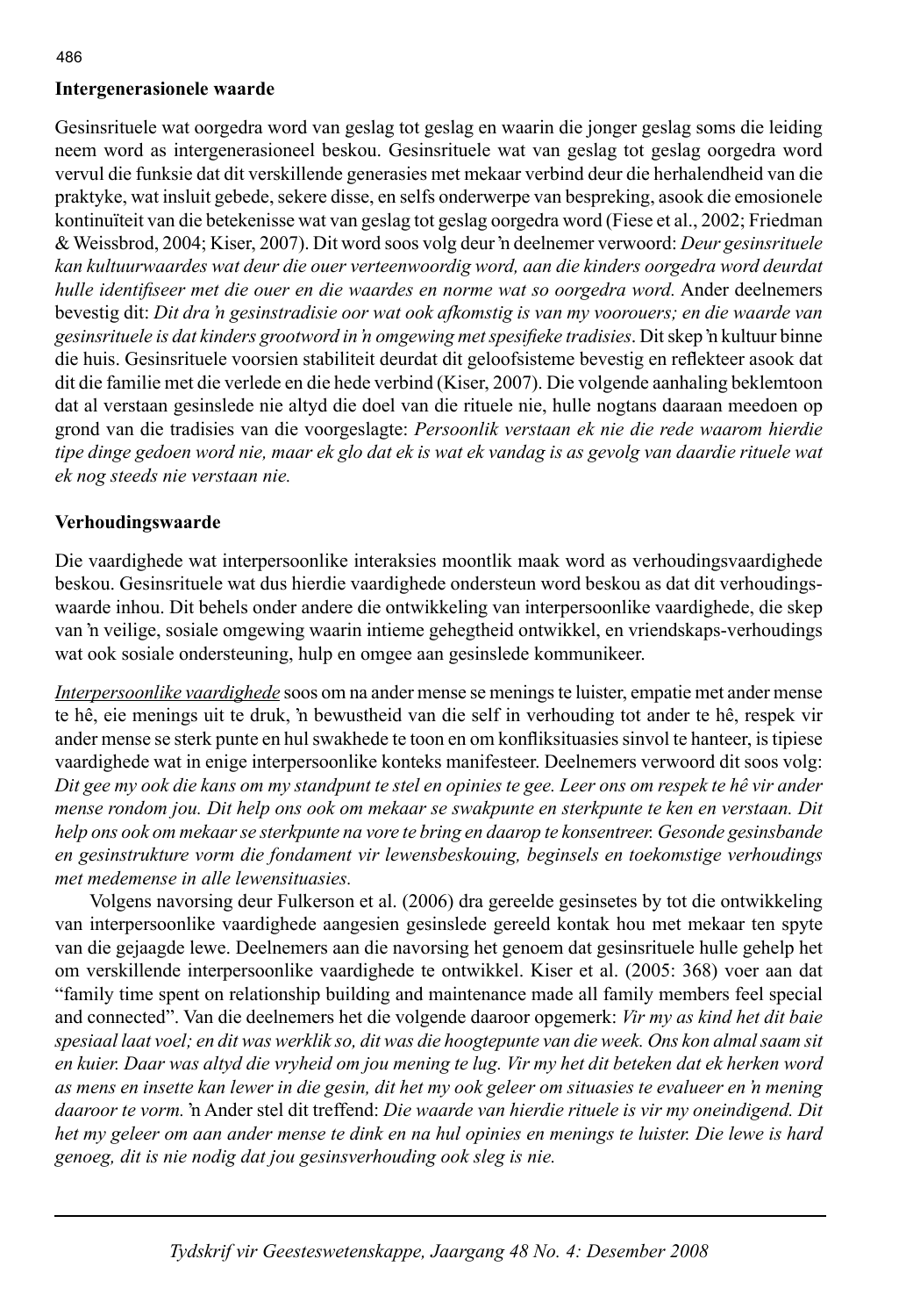Gesinsrituele skep 'n *veilige sosiale omgewing* waarin gesinslede die toepaslike sosiale vaardighede kan ontwikkel (Howe, 2002). 'n Deelnemer beskou dit soos volg: *Hierdie spesifieke rituele is tye waartydens ons liefde en respek vir mekaar aanleer en kweek.* Die waarde van 'n voorspelbare sosiale omgewing voorsien struktuur en 'n gevoel van beheer oor 'n persoon se lewe (Eaker & Walters, 2002). 'n Veilige sosiale omgewing is geïllustreer deur die volgende aanhaling: *Gesinsrituele skep 'n gevoel van behoort en veiligheid, sekere riglyne van hoe dinge gebeur, die konsekwentheid daarvan*  was baie "reassuring" omdat ons versekerd was dat daardie ding gaan gebeur op 'n spesifieke tyd, *elke keer.* 

Dit is ook opvallend dat die veilige sosiale omgewing spesifiek in verhouding tot die vormingsjare uitgesonder word as 'n omgewing waarin waardesisteme ontwikkel het. Een persoon stel dit soos volg: Dit het 'n omgewing geskep waar daar tydens die brose vormingsjare definitiewe grense was *waarbinne ons kon en mag beweeg het. Die gevaarlike en onbekende kon nie as negatiewe invloed gedien het op 'n stadium wat jou eie waardesisteem nog in die vormingsproses was nie. 'n Ander verwys na die gesin as 'n veiligheidsbasis: Dit het ook aan ons 'n veiligheidsbasis voorsien wat ons aangemoedig het om te waag en kanse te vat buite die gesin omdat ons vertroue en ondersteuning van mekaar geleer het.*

'n Gevoel van verbintenis wat gekenmerk word deur 'n *intieme gehegtheid* word in die gesinsinteraksies uitgedruk deur woorde soos *sterk bande, gehegtheid, gevoelens van onderlinge begrip, simpatie, afhanklikheid, verpligting en verantwoordelikheid teenoor mekaar.* Hierdie intieme gehegtheid word beskryf dat gesinslede se lewens verweef is met mekaar wat hulle in staat stel om dinge anders en vanuit ander mense se oogpunt te ervaar en nie net op hulself aangewese te wees nie, maar ander mense ook in ag te neem.

'n Interessante tema wat uit die navorsing na vore gekom het, is dat die lede van gesinne waarin gesinsrituele beoefen word, verhoudings ontwikkel wat later as *vriendskapsverhoudings* beskryf word, soos in die volgende voorbeelde: *Ons kuier saam, gaan Sondae saam kerk toe, lag saam, oefen saam, huil saam … alles wat ek in 'n vriendekring wil hê en meer!! Dit is tussen dié mense dat jy net kan ontspan en wees wie jy is, want hulle ken jou en het jou lief vir wie en wat jy is.*

 Die onvoorwaardelike aanvaarding en liefde van mense in die gesinskonteks maak voorsiening vir individuele ervarings wat eienskappe soos selfvertroue en die ontwikkeling van selfstandige volwassenes moontlik maak. Deelnemers het hul ervarings in hierdie verband vergelyk met tye wat hulle saam met vriende deurbring. Een deelnemer stel dit so: *Ek is mal daaroor om so tyd saam te spandeer. Ons kuiers om die tafel is baie spontaan en lekker en dis nie asof ons gedwing word om daar te sit nie, dis net lekker*. 'n Ander trek die verband tussen gesinsrituele en vriendskappe nog duideliker: *Die kombuisgesels-sessies was regtig die draaipunt van ons dag. Dit was 'n uur uit die 24 wat ons as gesin kans gegee het om weer in voeling te kom met mekaar. Dit het so deel van my lewe geword, dat ek eers welkom voel by vriende as hulle my kombuis toe nooi.* Volgens gesinslede voel dit asof hul hulself kan wees by mense wat hul aanvaar net soos hulle is. Fulkerson et al. (2006) wys ook daarop dat hierdie tipe interaksies daaglikse spanning verlig.

 Die vriendskappe word voortgesit in die verhouding met die gesin tydens hul lewe as volwassenes. Volgens Howe (2002) hou hierdie herinneringe die moontlikheid in om toekomstige interaksies tussen gesinslede te beïnvloed. 'n Jong volwassene maak die volgende opmerking hieroor: *Dit het tot gevolg gehad dat ons selfs tot vandag toe mekaar se beste vriende is en WIL huis toe gaan om weer saam te kuier. Noudat ek terugkyk, besef ek eers werklik die ontsaglike groot waarde daarvan.* 

 Vertrouensverhoudings ontwikkel deur gesinsrituele wat aan gesinslede *sosiale ondersteuning, hulp en omgee* kommunikeer. 'n Deelnemer vergelyk dit om deel van 'n span te wees: *Dit het nog altyd vir my baie beteken: om te weet ons is 'n groep – 'n span, wat mekaar se belange op die hart*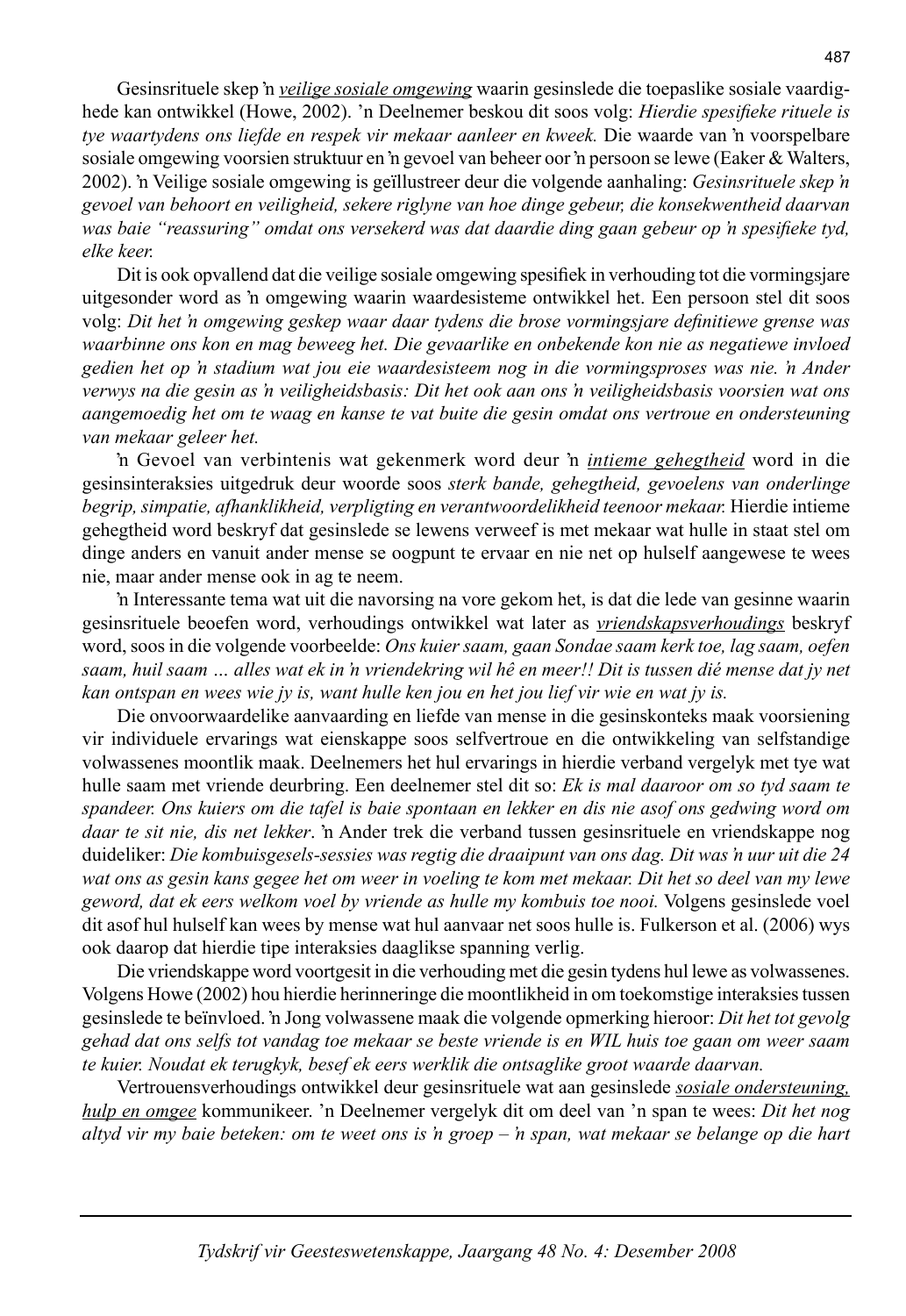*dra en genoeg omgee om gereeld tyd af te staan aan mekaar deur middel van aktiwiteite.* Hierdie bevinding is ook deur Kiser et al. (2005) in hul navorsing gemaak. Hulle beklemtoon dat gesinne wat spesifi eke fokus op verhoudings plaas, tyd inruim om te praat en dinge met mekaar te deel. Sommige van die deelnemers het genoem dat die verhoudings wat so deur die interaksies ontwikkel het, hulle ondersteun het in moeilike tye: *Verder dien dit ook as 'n tipe versekering in moeilike tye. Ons kon nog altyd staat gemaak het op die versekering dat ons mekaar kan ondersteun deur middel van hierdie rituele. Dit het gemaak dat ons moeilike situasies en omstandighede makliker kon hanteer en mekaar altyd in ag neem.* Howe (2002) ondersteun ook hierdie bevinding en verwys na gesinne wat in staat is om ernstige lewenstressors te hanteer wanneer hulle voortgaan met hulle rituele.

## **Unieke gesinsidentiteit**

Elke gesin het 'n unieke aard en kultuur. Die meeste deelnemers het beklemtoon dat gesinsrituele hulle van 'n gevoel van behoort aan en identiteit voorsien. Om te behoort word beskryf as 'n gevoel van eienaarskap en lidmaatskap. Sommige deelnemers beskryf dit soos volg: *Dit laat my voel ek behoort êrens. Dit leer my om waarde te heg aan sekere [goed] en hoe om dit te waardeer. Dit gee my die kans om uit te vind wie ek is en deur hierdie proses word ek gevorm. Gesinsrituele gee 'n gevoel van "belonging" vir my. Dit heg die gesin nader aan mekaar. Gesinsrituele gee identiteit aan ons gesin. Dit is wanneer liefde ervaar word en tye wat jy besef jy hoort êrens.* Hierdie aspek is deeglik in die literatuur gedokumenteer (Howe, 2002).

 Die waarde van unieke gesinsrituele dra by tot 'n gevoel van uniekheid oor die aard van die gesin. *Hierdie eiesoortige rituele van ons gesin, het vir ons baie waarde en word in ons harte gekoester en onthou. Dit verleen 'n gevoel van samehorigheid en uniekheid.* Kiser (2007, p. 217) formuleer hierdie uniekheid as dat "this is who we are, this is the way we do things". Die volgende aanhalings bevestig dit: *Dit is hoe ons dit doen. Buitestaanders ervaar dit as uiters ongewoon, maar vir ons is dit stimulerend. Vir my laat dit voel dat ons baie spesiaal is. Dit skep 'n identiteit en versterk liefdebande. Dit versterk die eenheid van ons gesin en veroorsaak inklusiwiteit. Dit laat my tuis en veilig voel want dit pas net by ons.*

 Die bevindinge ondersteun die resultate van Kiser et al. (2005) dat gesinne se welsyn bevorder word wanneer gesinne spesifieke strategieë ontwikkel en in stand hou, wat 'n gesin se saamwees en probleemoplossingsvermoë bevorder, soos gesinsrituele.

#### **Gesinsgrense**

Die gesinsisteem bestaan uit verskillende subsisteme met komplekse interaksies. Grieshaber (1997, p. 652) beskryf die gesin as "complex sites of interactions". Gesinslede het deur die beoefening van gesinsrituele 'n groter begrip ontwikkel vir die funksionering van verskillende subsisteme in die gesin, soos gesien kan word in die volgende aanhalings: *Gesinsrituele is verder vir my belangrik omdat dit die verhouding tussen my ma en pa as getroude paartjie versterk en ook die verhouding versterk tussen my en my broers; en dit los vir almal ruimte om as deel van die gesin ook individueel te kan wees.*

 Volgens Eaker en Walters (2002) is gesinsgrense baie belangrik vir die individuele ontwikkeling van selfstandigheid. Dit blyk uit die volgende aanhaling: *Dit maak die kinders meer selfstandig en gehoorsaam, dit leer hulle hoe om die lewe beter te hanteer en wat om in sekere situasies te doen as hul nie hul ouers by hul het nie.*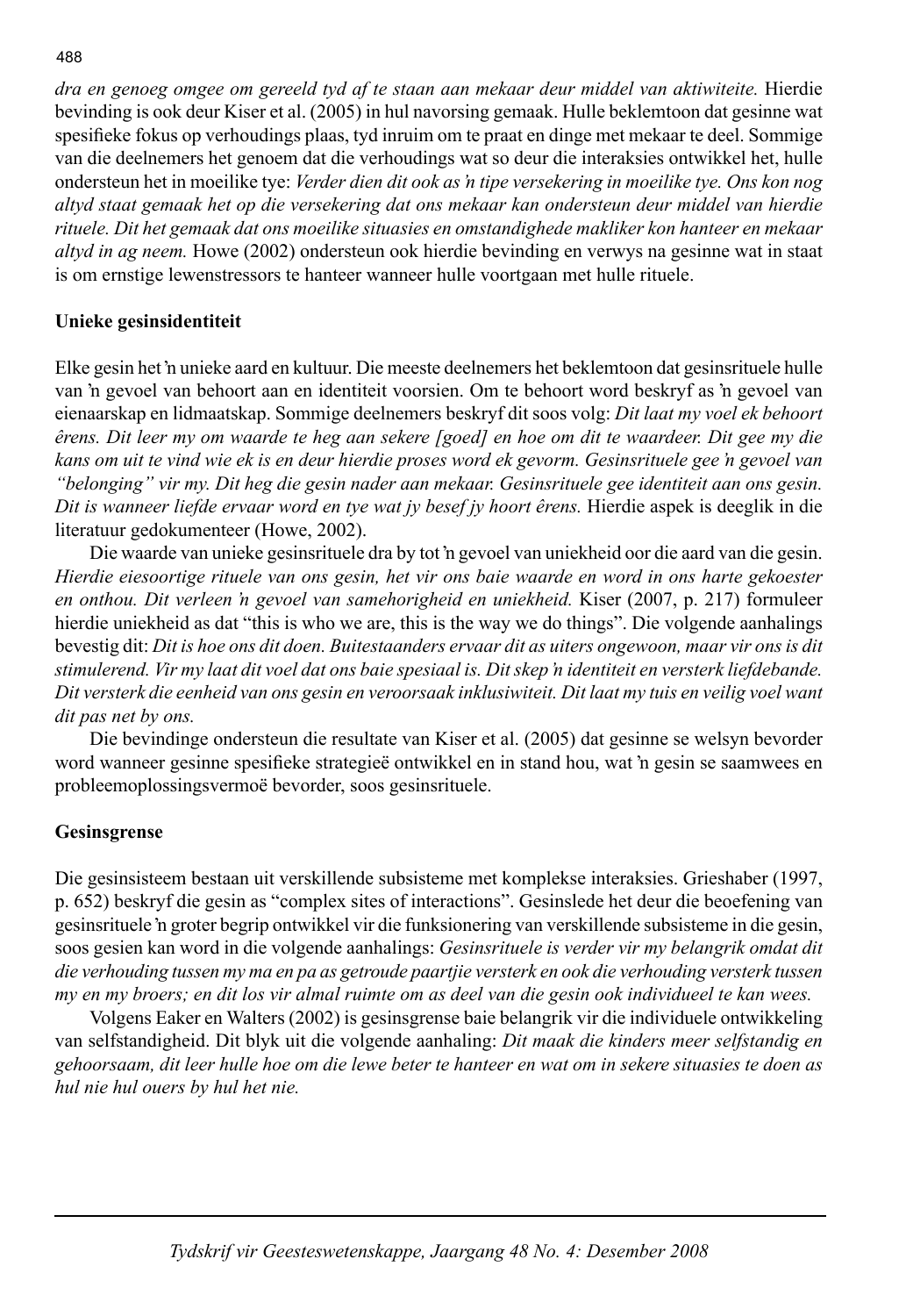#### **Versteurde of gebrek aan rituele**

'n Gevoel van verlies is beskryf indien rituele nie meer deel is van die gesin se funksionering nie. Deelnemers ervaar 'n gevoel van verlies en hartseer indien hulle nie aan die rituele kan deelneem nie: *Ek voel soms hartseer en teleurgesteld as ek een aandete mis saam met my gesin.* 

 Kiser (2007) beklemtoon dat gesinsrituele en roetines waardevolle bydraes lewer tot die gesin se stabiliteit tydens veranderinge soos lewensiklusverandering en gesinskrisisse. Deelnemers het veral genoem dat hulle na hul ouers se egskeiding nie meer gesinsrituele beoefen nie en dat hulle dit as 'n gemis ervaar: *Ek mis dit, noudat my gesin half uitmekaar is. Ons doen dit nie meer nie. Dit was altyd vir my lekker om hierdie unieke goedjies saam my gesin te doen. Ek mis dit baie noudat ons amper niks daarvan oor het nie. Uiteindelik is dit hartseer, want dit is tog die goedjies wat 'n gesin saambind.* Fiese et al. (2002) bevestig dat egskeiding veral die beoefening van rituele en tradisies soos Kersfees, verjaarsdae en vakansies, bedreig. Sommige Deelnemers het baie emosioneel gereageer: *Na my ouers se egskeiding het die rituele verlore gegaan. Ek sien daagliks kinders wat nie by hul ouers en familie wil kuier nie, omdat dit boring is. Ek wens soms ek kan hulle wakker skud.*

 In die afwesigheid van rituele het die deelnemers nie enige intieme interpersoonlike interaksie met emosionele of simboliese waarde beskryf nie. Voorbeelde daarvan is die volgende: *Ons is elkeen besig met sy eie lewe en sulke onnodighede mors net jou tyd. Ons doen nooit goed saam nie. Ons kom glad nie oor die weg met mekaar nie. Ons al 4 ry nooit saam in 'n kar nie, ons kan nie eers almal om 'n tafel sit en eet nie dan baklei ons. Dit bou seker hegte bande en jy besef seker hoe kosbaar familie is. Ek het geen idee nie, ons doen nie iets saam nie.*

 Dit was interessant om te sien dat deelnemers wat nie die simboliese waarde van rituele ervaar het nie, se beskrywing van hul gesin se interaksies grootliks meganisties was: *Ons het gereeld op dieselfde tyd kerk toe gegaan. Ons het presies op dieselfde bank gesit. Ons het meeste van die tyd dieselfde kos na kerk geëet. Om hande vas te hou vir die tafelgebed. Dit was lekker om mekaar se hande vas te hou.*

# **BESPREKING VAN BEVINDINGE**

In die lig van die veranderde gesinstrukture as gevolg van egskeidings en kinderhoofhuishoudings wat toeneem, hou die bevindinge van hierdie navorsing belangrike implikasies in vir die fasilitering van opbouende gesinsverhoudings. Uit die navorsing is dit duidelik dat daar 'n verskeidenheid gesinsrituele by gesinne voorkom en dat die gesinsrituele 'n kragtige sosialiseringsfunksie het. Die gesinsrituele vervul ook belangrike funksies, soos om rolle duideliker te maak, reëls te stipuleer, om grense te trek van wie in- en wie uitgesluit word asook om gesinsverhoudings te bou en te behou (Kiser, 2007).

Uit die verskeidenheid rituele wat geïdentifiseer is, blyk dit dat die mate van interpersoonlike kontak op 'n kontinuum voorkom. Sommige rituele, soos om saam televisie te kyk, verg min interpersoonlike interaksie, terwyl saamkuier en eet weer grootliks gebaseer is op intieme interpersoonlike kontak. Dit is egter duidelik dat dit nie soseer gaan oor die tipe ritueel wat beoefen word nie, maar oor die simboliese waarde wat aan die ritueel geheg word. Die idiosinkratiese wyse waarop gesinne rituele beoefen, voorsien die gesinslede van 'n tyd en plek waarin betekenisvolle interaksies kan plaasvind en gesinslede hulself kan wees. Herinneringe word herleef wanneer daar teruggedink word aan die ervaring (Fiese et al., 2002; Kiser, 2007).

 Die herhalende aard van die rituele dra by tot die vestiging van 'n veilige en voorspelbare omgewing wat die grense van die gesin en die gesinslede beskerm sodat die verskillende take van gesinne uitgevoer kan word. Die vorming van identiteit en interpersoonlike vaardighede soos empatie, respek en bewustheid vir ander mense is vaardighede wat onontbeerlik is om in enige menskonteks te kan funksioneer. Volgens Reiss (1981) dra gesinsrituele beduidend by tot die vestiging en bewaring van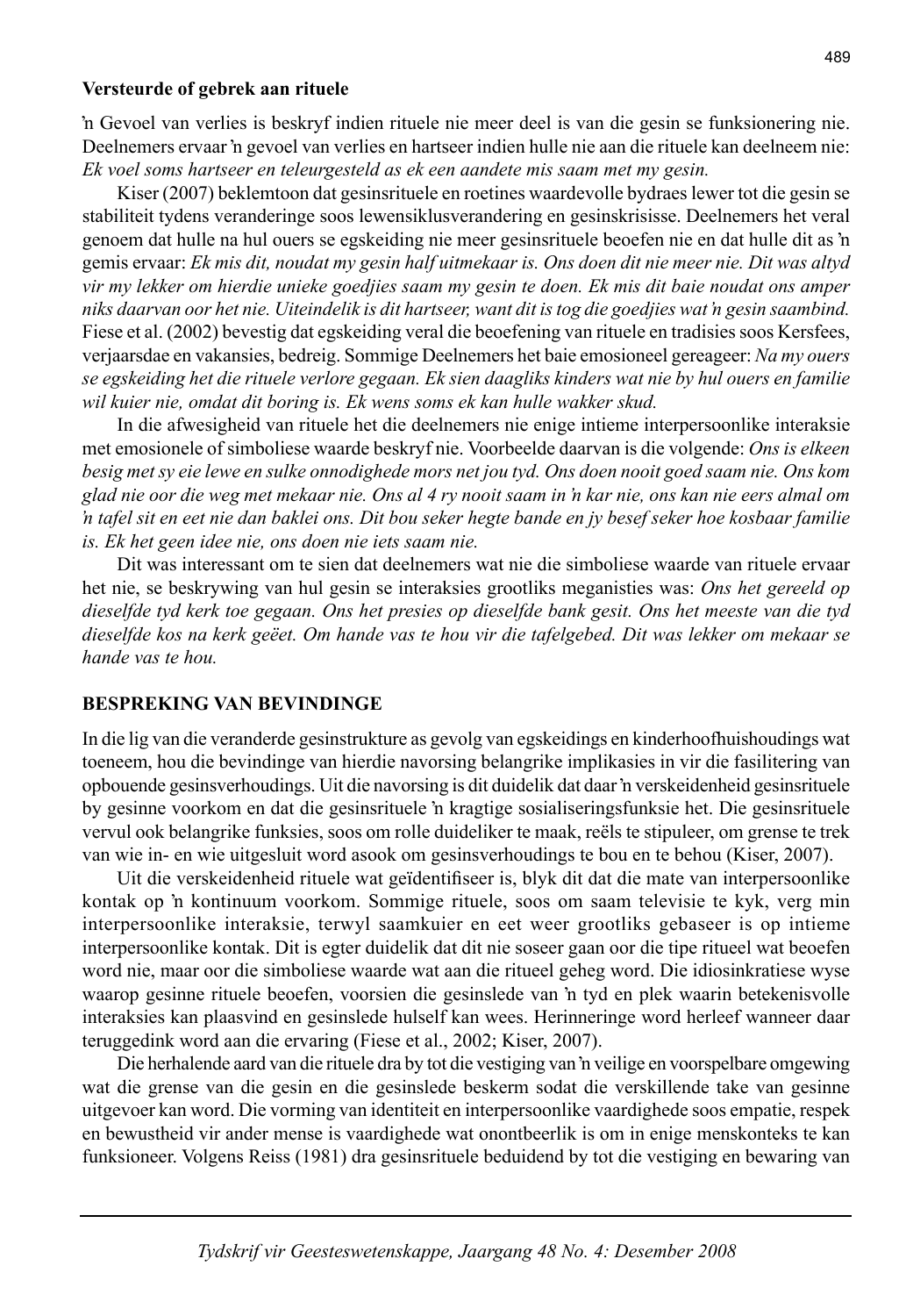die gesin se kollektiewe gevoel van 'n gesinsidentiteit. Hierdie navorsing het bevind dat die gehegtheid tussen gesinslede versterk en behou word deur gesinsrituele en dat dit 'n unieke identiteit ontwikkel waarmee die gesinslede identifiseer. In die veilige grense binne die gesin kry gesinslede geleenthede om interpersoonlike vaardighede te ontwikkel wat tot uiting kom in wederkerige respekvolle verhoudings wat tot voordeel is van die gesin as sosialiseringseenheid, maar wat ook oorgedra word na die breër samelewingskonteks.

'n Geborge gesin voorsien gesinslede van sorg en sosiale ondersteuning wat vergelykbaar is met dié van 'n sportspan waarin elkeen 'n unieke identiteit het, wat al die lede insluit en die individualiteit van elke lid waardeer, waar geleentheid gegun word vir eie opinies en waar gesinslede aanvaar word net soos hulle is. Volgens Kiser (2007) bevestig gesinsrituele die gesin se identiteit. Gesinslede wat die voorreg het om deel te wees van so 'n eenheid, vind in die gesin 'n klankbord in moeilike en uitdagende tye. Gesonde gesinsrituele dien dus as 'n buffer teen die negatiewe gevolge van stres en die ontwikkeling van ander patologie. Dit versterk die gesin en beskerm die lede teen eensaamheid en die onsekerhede in die alledaagse lewe (Fiese, 1992; Wolin & Bennett, 1984). Dit het verder ook die vermoë om familielede te ondersteun in oorgangstye deur stabiliteit te voorsien (Fiese, 1992; Fiese & Tomcho, 2001; Fiese et al., 2002).

 In hierdie navorsing is ook gesien dat indien gesinsrituele onderbreek word of tot niet gaan, 'n gevoel van verlies uitgedruk word of dat interpersoonlike verhoudings meganisties en sonder emosionele inhoud beskryf word. Die navorsing beklemtoon dat gesinsrituele sekere menseienskappe fasiliteer, soos die vermoë om interpersoonlike kontak te maak, die vermoë om begrip en ondersteuning uit te druk, selfstandigheid en 'n verbintenis tot verhoudings. Hierdie en ander eienskappe lewer betekenisvolle insette tot die hantering van psigososiale uitdagings in intieme interpersoonlike verhoudings wat tipies voorkom in die jong-volwasse lewensfase (Arnett, 2004).

# **BEPERKINGS VAN DIE NAVORSING EN AANBEVELINGS VIR TOEKOMSTIGE NAVORSING**

Die beperkte omvang van die navorsing kan uitgebrei sodat verskille tussen kultuur- en ouderdomsgroepe beskryf kan word. Baie van die deelnemers beskou hulself as waardegedrewe persone en die resultate van hierdie navorsing kan nie noodwendig veralgemeen word na ander jong volwassenes in die Suid-Afrikaanse konteks nie, maar die twee groepe kan in verdere navorsing met mekaar vergelyk word. Die longitudinale aard van spesifieke ouderdoms- en kultuurgroepe se gesinsrituele behoort ook ondersoek te word. Die mate waartoe rituele intergenerasioneel oorgedra word, is ook nog onduidelik en behoort verder ondersoek te word. Voorts kan die rol van gesinsrituele in die vestiging van nuwe gesinsverhoudings as gevolg van die herstrukturering na aanleiding van egskeiding of die impak van HIV en Vigs ondersoek word. Die data is ook bekom deur die selfrapportering van die deelnemers en 'n groter verskeidenheid data-insamelingsmetodes kan gebruik word om data-triangulering moontlik te maak en groter vertrouenswaardigheid van die resultate te verseker.

## **IMPLIKASIES VAN DIE NAVORSING VIR HULPVERLENING EN ONTWIKKELING-STUDIES**

Uit die navorsing het dit duidelik geword dat gesinsrituele van besondere belang is in die vestiging van 'n gesinskultuur wat die verskillende funksies van die gesin as primêre sosialiseringsisteem bevorder. Insig in die verskillende gesinsrituele, die belangrikheid daarvan vir die individu sowel as die gesin het diagnostiese sowel as terapeutiese waarde. Gesinsrituele, of die gebrek daaraan, kan insig gee in die aard van gesinsverhoudings, die rolle wat gesinslede vervul, gesinsmites, grense tussen gesinslede en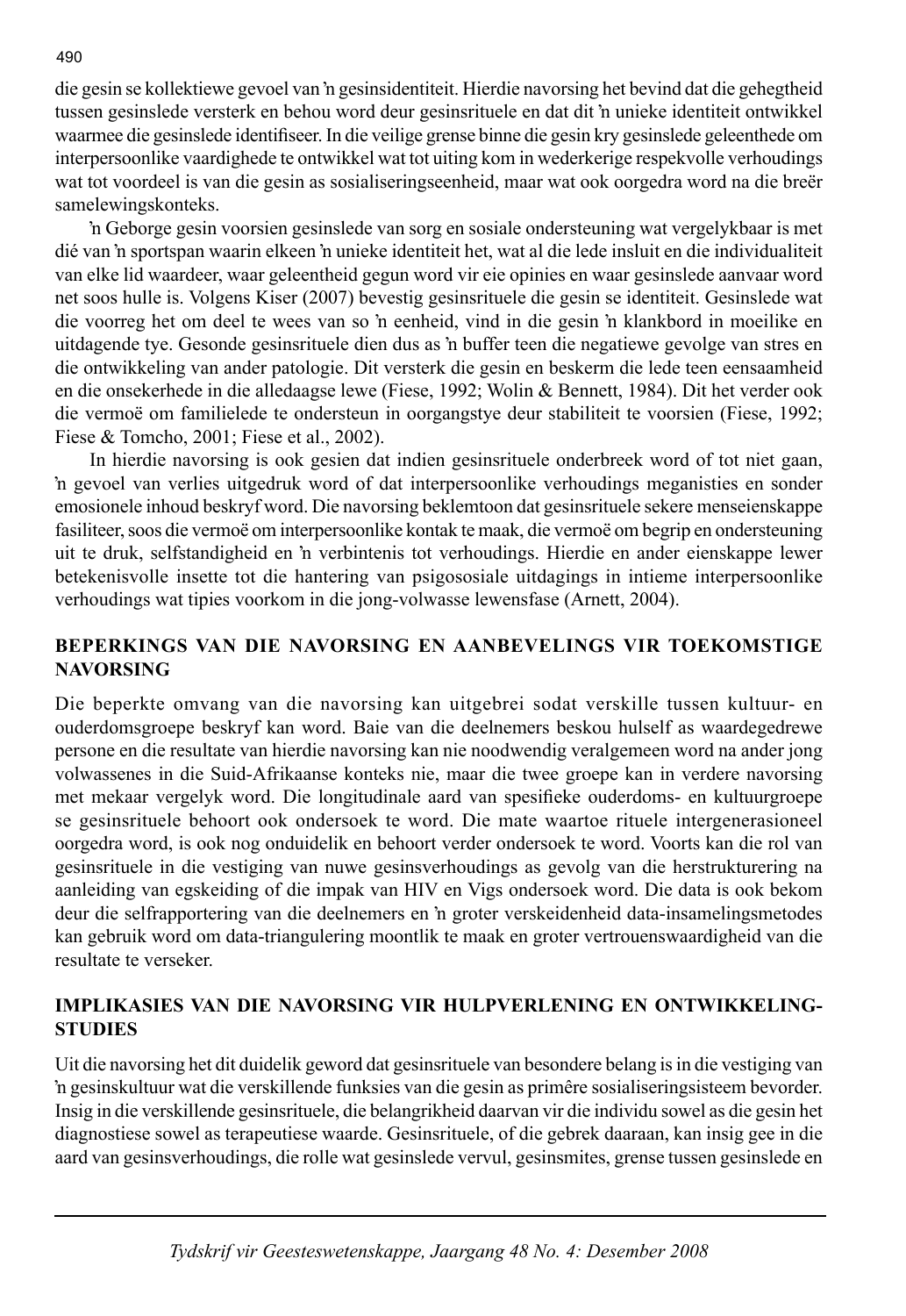die dinamika van gesinne. Die ontwikkeling en vestiging van gesinsrituele kan 'n belangrike rol speel in die groei, aanpassing en verandering waaraan gesinne voortdurend blootgestel word, hetsy deur lewensuitdagings, egskeiding, verliese en hersamestelling. Die resultate kan ook gebruik word in die ontwikkeling en toepassing van psigo-opleidingsprogramme om gesinsfunksionering te bevorder.

## **GEVOLGTREKKING**

In die navorsing is bevind dat daar verskeie gesinsrituele deur jong volwassenes geïdentifiseer is wat spesifi eke simboliese betekenisse inhou. In die lig van verskillende interpersoonlike vaardighede wat deur gesinsrituele gefasiliteer kan word, kan geestesgesondheidswerkers 'n belangrike bydrae lewer indien hulle gesinsrituele kan vestig by gesinne wat aan verandering en ontwrigting blootgestel is. Die volgende aanhaling illustreer die kernwaarde van gesinsrituele die beste:

 Jou hele familie se siel en karakter word gebou uit die herinneringe van die goeie tyd wat saam gespandeer is. Sulke aktiwiteite is fundamenteel vir die funksie van 'n familie. Dit voel soos die materiaal wat jou familie 'n werklikheid maak.

Gesinsrituele vorm 'n kritieke deel van die sosiale omgewing wat daarop gerig is om die lede van die omgewing meer optimaal in verhouding tot mekaar te laat funksioneer.

# **VERWYSINGS**

- Arnett, J. J. (2004). *Adolescence and emerging adulthood. A cultural approach.* New Jersey: Pearson Education.
- Audehm, K. & Zirfas, J. (1998). Performative elements in family rituals. Retrieved December 6, 2005, from http://www.inrp.fr/Acces/Biennale/5biennale/Contrib/Long/L19.htm
- Baxter, L. A. & Clark, C. L. (1996). Perceptions of family communication patterns and the enactment of family rituals. *Western Journal of Communication*, 60(3): 254-268.
- Becvar, D. S. & Becvar, R. J. (1996). *Family therapy: systemic integration.* Boston: Allyn & Bacon.
- Coyle, A. (2007). Introduction to qualitative psychological research. In: E. Lyons & A. Coyle (Eds). *Analysing qualitative data in psychology*, London: SAGE Publications, pp. 9-29.
- Eaker, D. G. & Walters, L. H. (2002). Adolescent satisfaction in family rituals and psychosocial development: a developmental systems theory perspective. *Journal of Family Psychology*, 16(4): 406-414.
- Fiese, B. H. (1992). Dimensions of family rituals across two generations: relation to adolescent identity. *Family process*, 31(2): 151-162.
- Fiese, B. H. (2000). Family routines, rituals, and asthma management: a proposal for family-based strategies. Families, Systems and Health: *The Journal of Collaborative Family HealthCare*, 18(4): 405-418.
- Fiese, B. H., Hooker, K. A., Kotary, L. & Schwagler, J. (1993). Family rituals in the early stages of parenthood. *Journal of marriage and the family*, 55(3): 633-642.
- Fiese, B. H. & Kline, C. A. (1993). Development of the family ritual questionnaire: initial reliability and validation studies. *Journal of Family Psychology*, 16(4): 381-390.
- Fiese, B. H. & Tomcho, T. J. (2001). Finding meaning in religious practices: the relation between religious holiday rituals and marital satisfaction. *Journal of Family Psychology*, 15(4): 597-609.
- Fiese, B. H., Tomcho, T. J., Douglas, M., Josephs, K., Poltrock, S. & Baker, T. (2002). A review of 50 years of research on naturally occurring family routines and rituals: cause for celebration? *Journal of Family Psychology*, 16(4): 381-390.
- Friedman, S. R. & Weissbrod, C. S. (2004). Attitudes toward the continuation of family rituals among emerging adults. *Sex roles*, 50(3/4): 277-284.
- Fulkerson, J. A. Story, M., Mellin, A., Leffert, N., Neumark-Sztainer, D. & French, S. A. (2006). Family dinner meal frequency and adolescent development: relationships with developmental assets and high-risk behaviours. *Journal of Adolescent Health*, 39(3): 337-345.